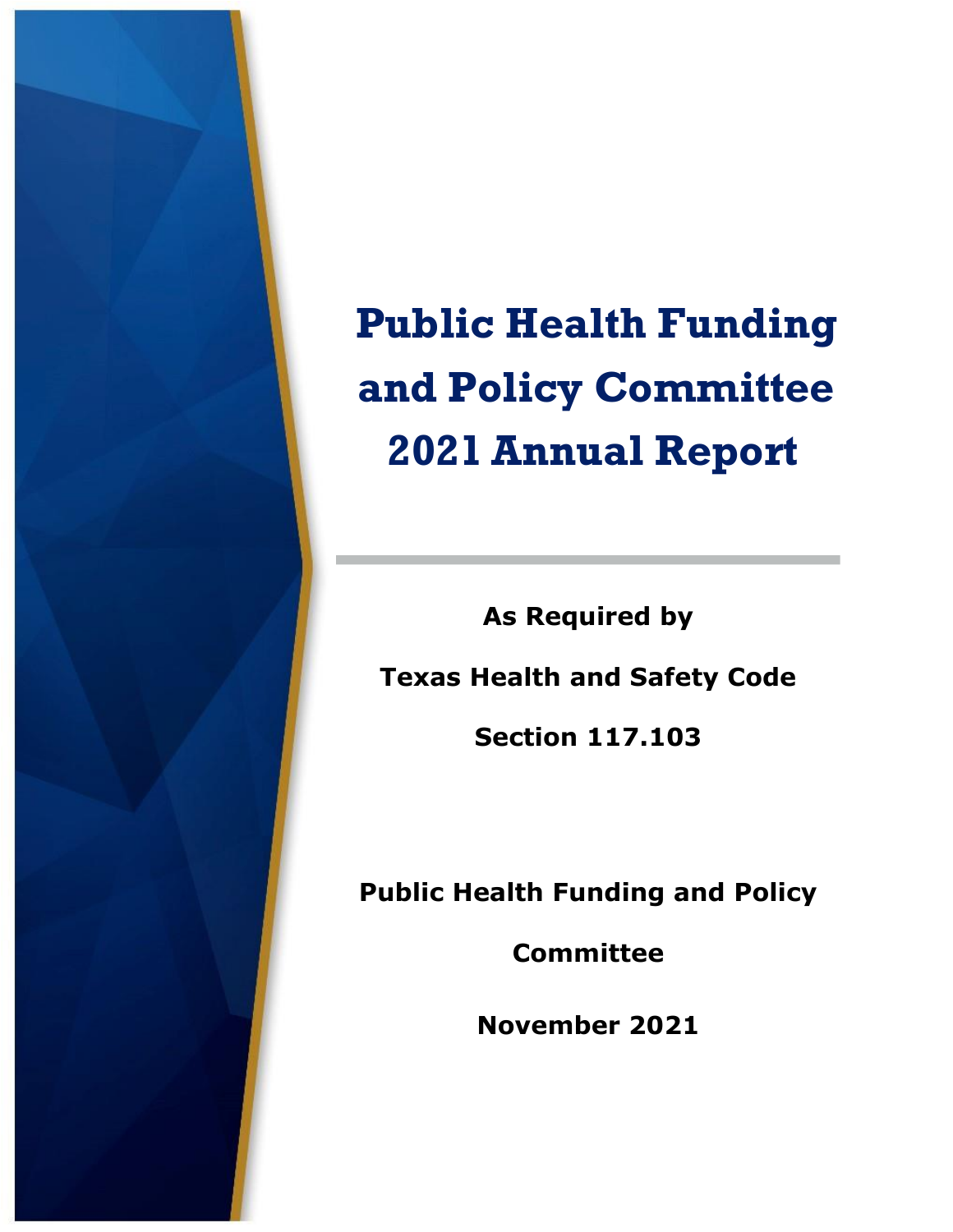## **Table of Contents**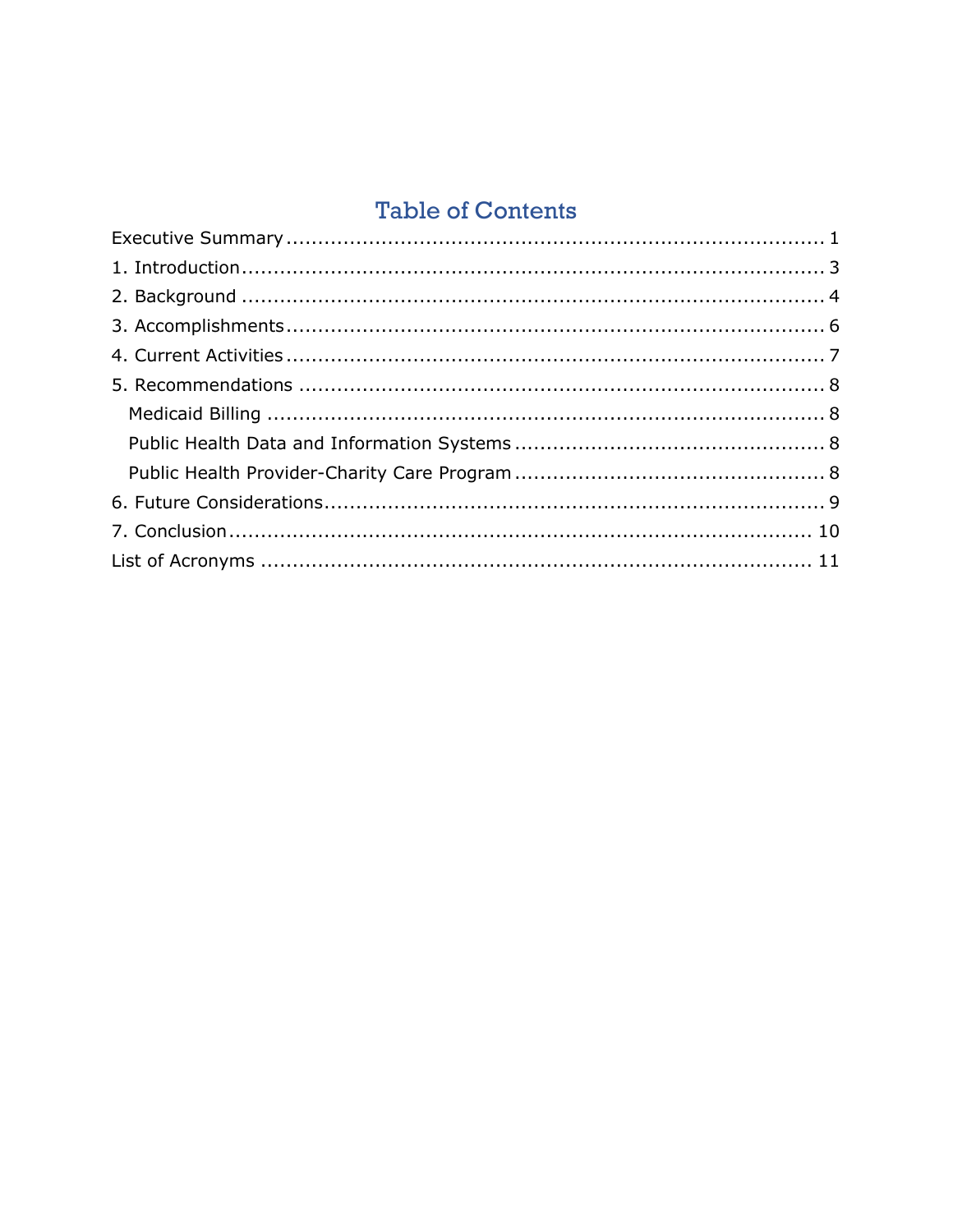#### <span id="page-2-0"></span>**Executive Summary**

The Public Health Funding and Policy Committee (PHFPC) 2021 Report is in response to [Texas Health and Safety Code, Section 117.103,](http://www.statutes.legis.state.tx.us/Docs/HS/htm/HS.117.htm) which requires the PHFPC to submit a report to the Governor, Lieutenant Governor, and the Speaker of the House of Representatives on the implementation of Texas Health and Safety Code, Chapter 117.<sup>1</sup>

Chapter 117, Subchapter C of the Texas Health and Safety Code states that the PHFPC shall, at least annually, make formal recommendations to the Department of State Health Services (DSHS) regarding:

- The use and allocation of funds available exclusively to local health entities (LHEs) to perform core public health functions
- Ways to improve the overall public health of citizens in this state
- Methods for transitioning from a contractual relationship between DSHS and the LHEs to a cooperative-agreement relationship between DSHS and the LHEs
- Methods for fostering a continuous collaborative relationship between DSHS and the LHEs

Recommendations made must be in accordance with:

- Prevailing epidemiological evidence, variations in geographic and population needs, best practices, and evidence-based interventions related to the populations to be served
- State and federal law
- Federal funding requirements

Not every Texan has the same level of local public health protection. Texas delivers public health services through a system of state and LHEs. As detailed in the 2012 PHFPC Annual Report, the presence, scope, and quality of public health services vary greatly among Texas counties and cities.<sup>2</sup> Among the 254 counties in Texas, 58 operate under a local public health services contract with DSHS. Many other entities provide a small subset of environmental permitting and/or clinical services. DSHS public health regions (PHRs) provide local public health services to counties without a local public health entity. On a routine basis, PHRs support LHEs in the

 $1$  This report is submitted by the Public Health Funding and Policy Committee and has not been substantially edited by the Texas Department of State Health Services.

<sup>2</sup> Texas Department of State Health Services. 2012 PHFPC Annual Report. *Public Health Funding and Policy Committee.* [http://www.dshs.state.tx.us/phfpcommittee/default.aspx.](http://www.dshs.state.tx.us/phfpcommittee/default.aspx) Published February 2013. Accessed March 7, 2016.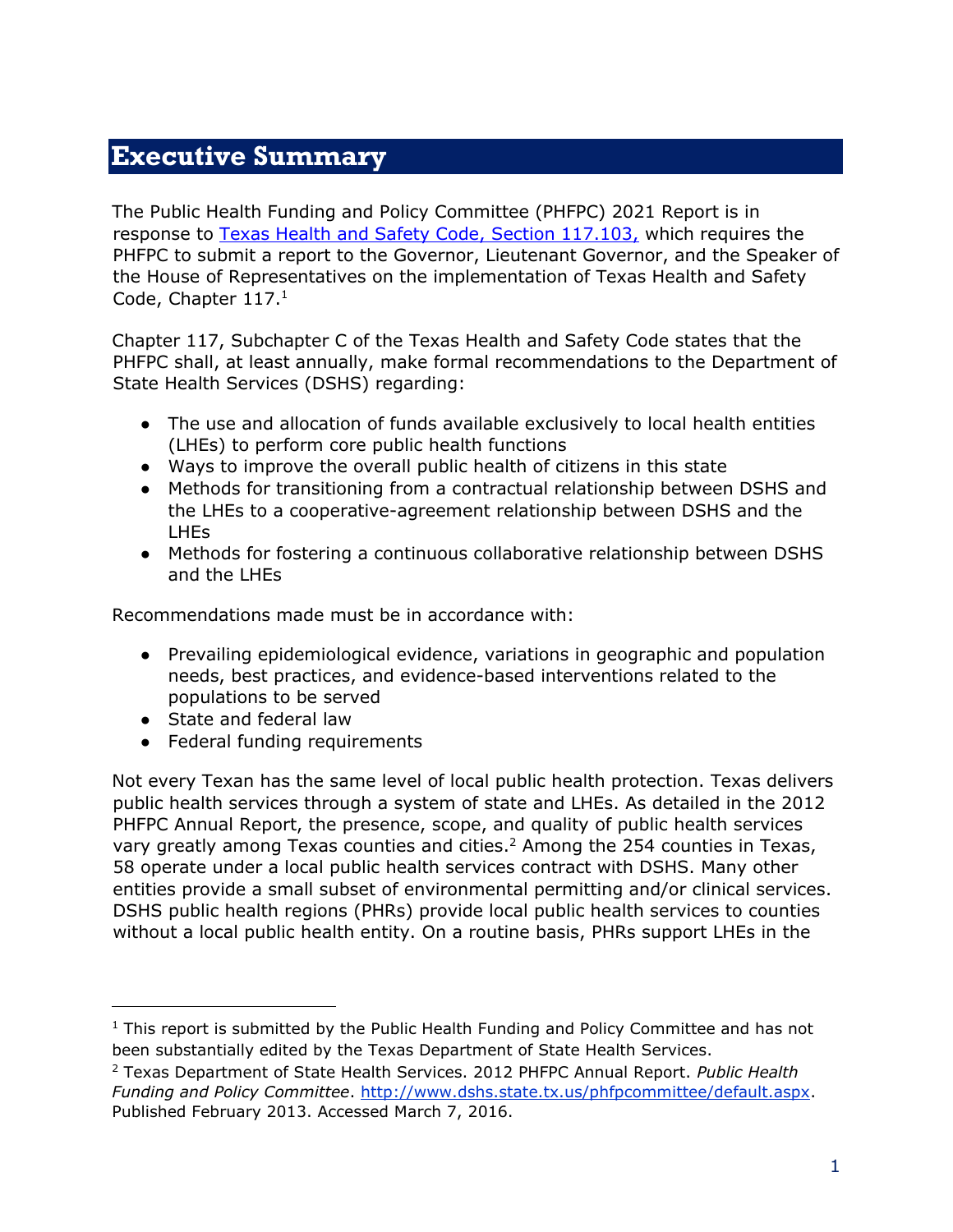provision of services when the LHE does not have the resources available. PHRs also assist with the response to disease outbreaks and natural disasters.

State funding of local public health services is also complex and not well understood. Local health entities may receive city, county, state, federal, or other sources of funding. Historically, LHE funding does not always align with known public health risks, vulnerabilities, threats, and/or disease statistics.

The current PHFPC recommendations to DSHS focus on expanding definitions of the previous annual report's recommendations. Recommendations include support and coordination to assist LHEs with Medicaid billing, attaining Public Health Provider-Charity Care Program funding as well as the streamlining and enhancing interoperability of public health data and information systems. During 2021, PHFPC continued efforts toward completing the current recommendations with a strong focus on COVID-19 related activities.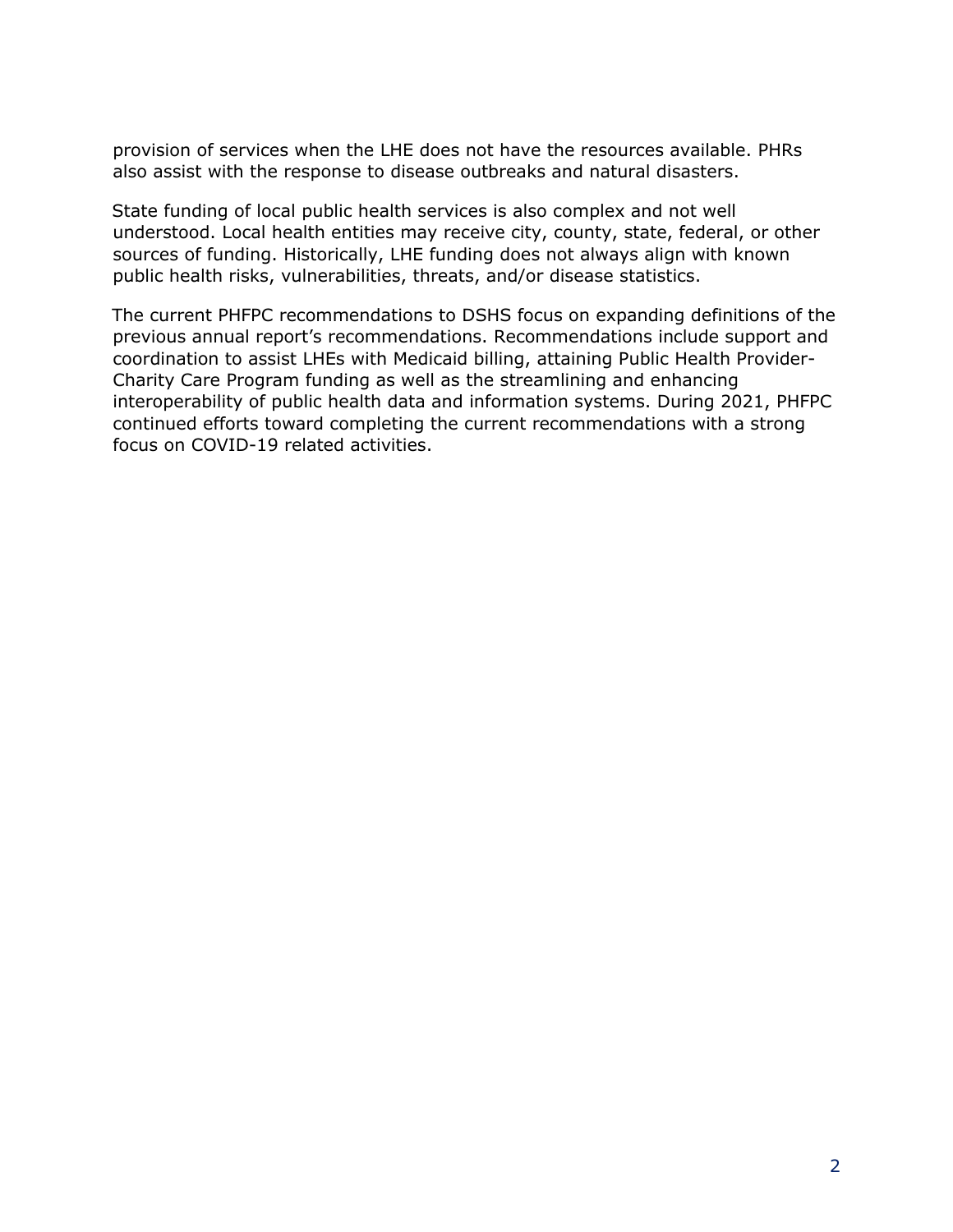# <span id="page-4-0"></span>**1. Introduction**

[Texas Health and Safety Code, Section 117.103](https://statutes.capitol.texas.gov/Docs/HS/htm/HS.117.htm) [r](https://statutes.capitol.texas.gov/Docs/HS/htm/HS.117.htm)equires the Public Health Funding and Policy Committee (PHFPC) to submit a report to the Governor, Lieutenant Governor, and the Speaker of the House of Representatives on the implementation of the Texas Health and Safety Code, Chapter 117.

The PHFPC developed recommendations based on discussions during meetings throughout the fiscal year 2021 and included them in the annual Public Health Funding and Policy Committee 2021 Recommendations Report.

These new recommendations address the COVID-19 pandemic and bolster public health in the following areas:

- Medicaid Billing;
- Public Health Data and Information Systems; and
- <span id="page-4-1"></span>• Public Health Provider-Charity Care Program (PHP-CCP)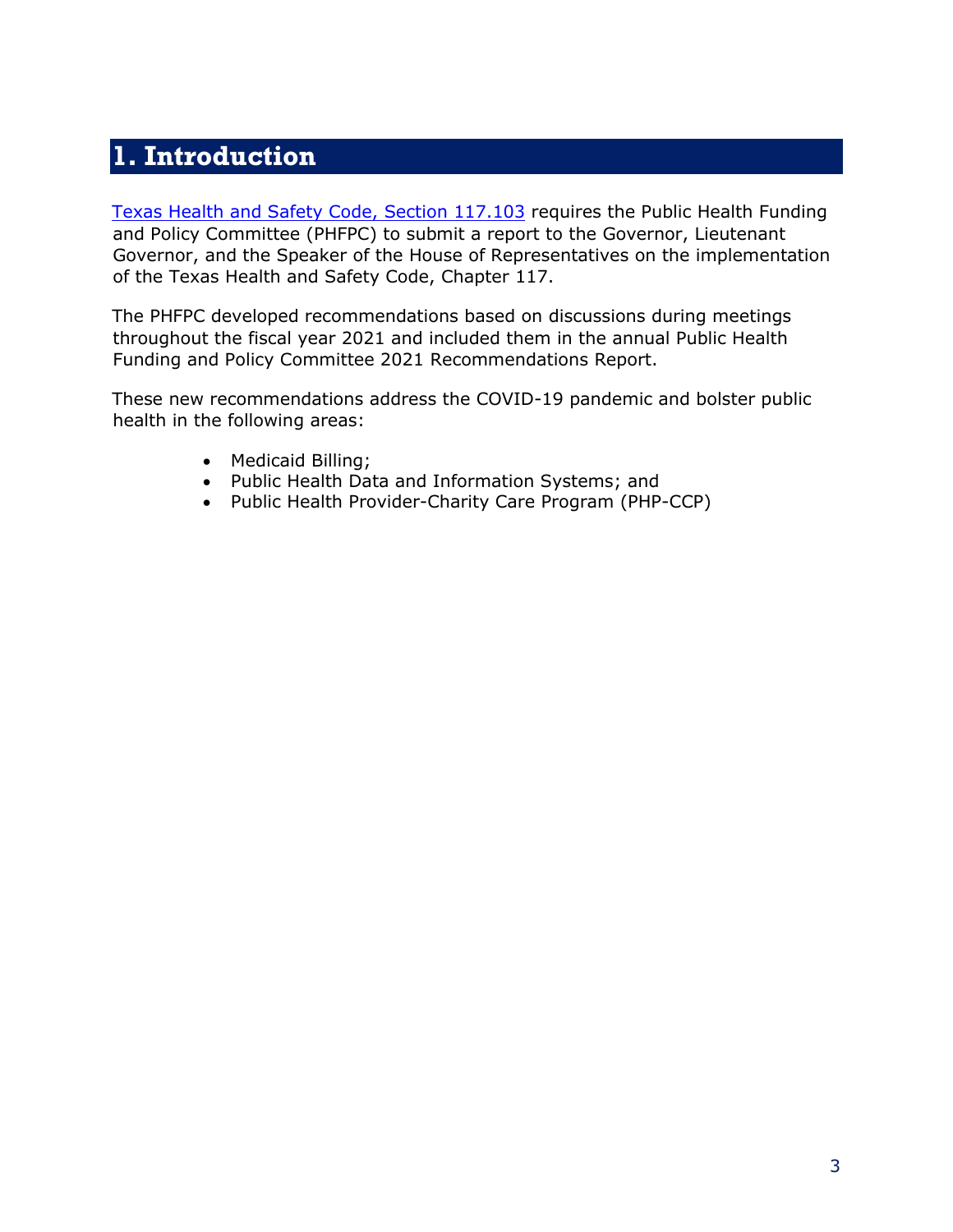# **2. Background**

In 1997, the 75th Texas Legislature passed H.C.R. 44 which required an interim study to evaluate the role of local governments in providing public health services. As a result, a steering committee and working group submitted recommendations to the 76th Texas Legislature. With the passage of H.B. 1444, 76th Texas Legislature, Regular Session, 1999, Texas established itself as one of the first states to codify the essential services of public health into statute. However, the effort to fund these essential services remains "subject to the availability of funds." In addition, local service delivery remains problematic, because the majority of funds are tied to categorical streams. What is needed is transformative change in state and federal funding of services.

Although H.B. 1444 provided a foundation, it did not define what constitutes a health department in Texas, establish standards, scope of services, or establish a mechanism for funding. Since 1999, when H.B. 1444 was passed, persistent programmatic funding cuts have resulted in decreased public health capacity. Many local governments voiced concerns about their inability to absorb state funding cuts without additional county or city dollars. In March 2010, discussions began on how the Department of State Health Services (DSHS) could benefit from the creation of an advisory committee aimed at reviewing policy development and funding allocations to local health entities (LHEs). In 2011, the 82nd Texas Legislature passed S.B. 969, which established the Public Health Funding and Policy Committee (PHFPC). The bill, which went into effect September 1, 2011, required the Commissioner of DSHS to appoint nine members to the PHFPC, as well as provide staff and material support to the PHFPC and meetings. The committee meetings are subject to Chapter 331 of the Government Code, Open Meetings Act.

The PHFPC's general duties are outlined in Section 117.101 of the Texas Health and Safety Code. The PHFPC shall:

- Define the core public health services a local health entity should provide in a county or municipality.
- Evaluate public health in this state and identify initiatives for areas that need improvement.
- Identify all funding sources available for use by LHEs to perform core public health functions.
- Establish public health policy priorities for this state.
- At least annually, make formal recommendations to DSHS regarding:
	- The use and allocation of funds available exclusively to LHEs to perform core public health functions,
	- Ways to improve the overall public health of citizens in this state,
	- Methods for transitioning from a contractual relationship between DSHS and the LHEs to a cooperative-agreement relationship between DSHS and the LHEs, and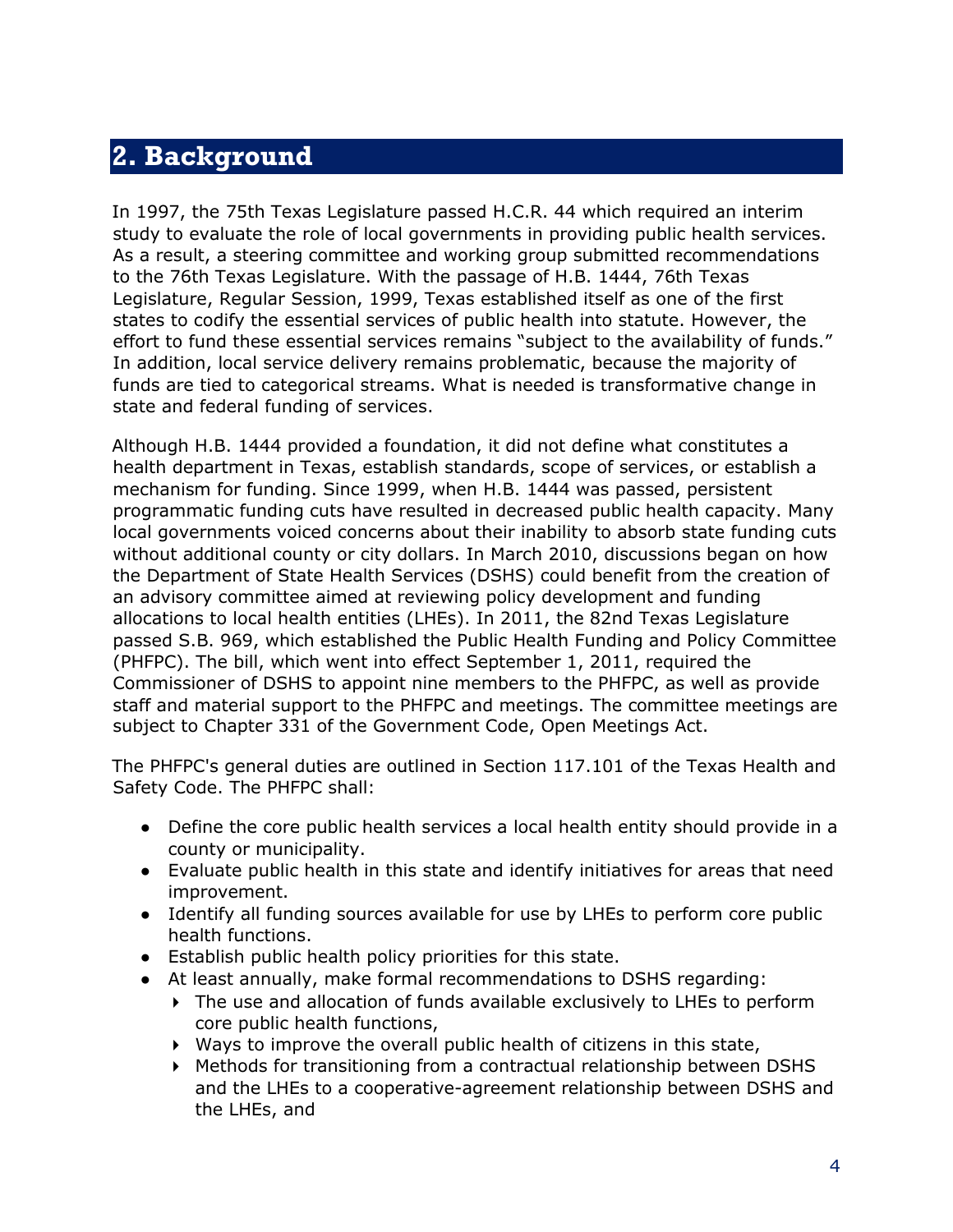Methods for fostering a continuous collaborative relationship between DSHS and the LHEs.

The statute further specifies that recommendations must be in accordance with the following:

- Prevailing epidemiological evidence, variations in geographic and population needs, best practices, and evidence-based interventions related to the populations to be served,
- State and federal law, and
- Federal funding requirements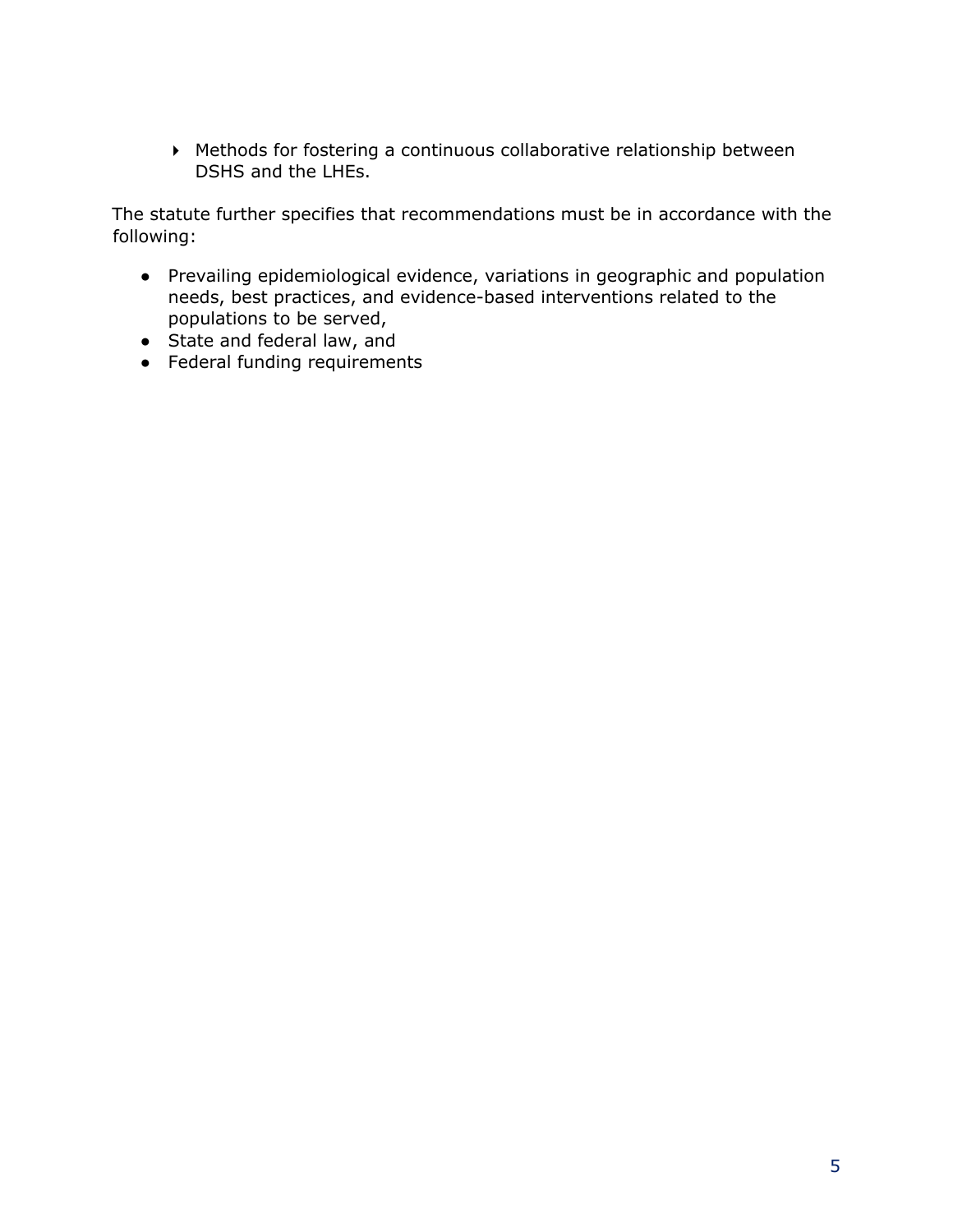### <span id="page-7-0"></span>**3. Accomplishments**

In 2021, the Public Health Funding and Policy Committee (PHFPC) continued to work through the COVID-19 pandemic, providing the foundation for data-sharing improvements through their recommendations. The PHFPC continues to adapt and bring to light many issues and concerns regarding the pandemic. Additionally, the PHFPC has continued to pursue its previous projects in the realms of Medicaid billing, public health data, and the changes made to the 1115 Delivery System Reform Incentive Payment (DSRIP) Waiver as is shown within this report's recommendations.

The PHFPC continued to discuss data sharing and interoperability within the electronic laboratory reporting workgroup. Throughout the pandemic, a need for the development of minimum viable products, standards, and efficient processes were noted. Issues regarding deduplication and standardization have both been improved and continued to be discussed.

Due to the public health emergency, the current 1115 Medicaid Waiver has received an extension. This extension will adequately enable Texas to respond to the pandemic while also working with providers through the DSRIP transition. Currently, HHSC is proposing to expand the uncompensated care program for LHEs from dental care only to covering a wider array of public health services under the name of the Public Health Provider–Charity Care Program (PHP-CCP). The PHP-CCP is designed to allow qualified providers to receive reimbursement for the cost of delivering healthcare services, including behavioral health services, vaccine services, and other preventative services when those costs are attributed to an uninsured patient and there is no expectation of reimbursement. The program is in the best interest of LHEs as it will provide a source for continued reimbursement for the uncompensated costs of delivering services to people outside of the Medicaid program.

The PHFPC had the opportunity to give comments and feedback on the Public Health Work Force Grant funding methodology for LHEs. Recommendations were submitted to facilitate a focus on geographic areas based on the Social Vulnerability Index and specific areas of public health need, such as education and surveillance. The PHFPC also met to finalize the Framework of Core Public Health System Services which can now be found on its public-facing website. This brings the importance of this project full circle, providing an identification of the different types of public health services provided at the local level while allowing LHEs the flexibility to identify the services that are most important in their respective jurisdictions.

Additionally, with the high level of engagement between the PHFPC, contractors, and other stakeholders, new recommendations have been made by the PHFPC to DSHS this year.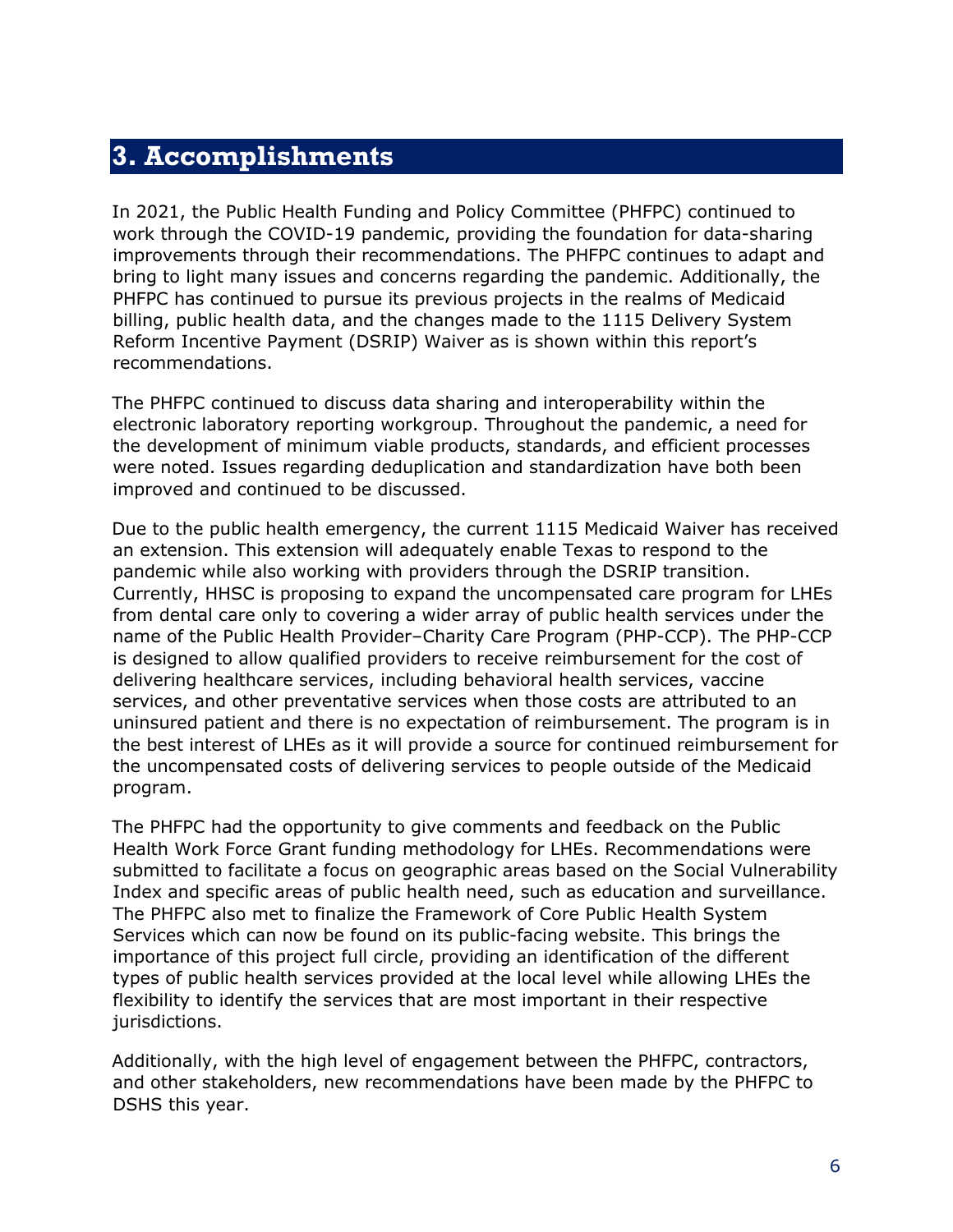## <span id="page-8-0"></span>**4. Current Activities**

The Public Health Funding and Policy Committee (PHFPC) is working with the Texas Department of State Health Services (DSHS) on numerous activities. The Electronic Laboratory Reporting Workgroup continues with its goal of addressing specific issues regarding laboratory reporting and data consistency. The PHFPC provided DSHS with new recommendations on this topic regarding a greater collaborative effort.

The PHFPC is currently preparing for the onset of two new grants affecting LHEs. The Public Health Workforce Grant will help bolster the public health workforce based on the criteria mentioned above, and DSHS' COVID-19 Health Disparity Funding will help in the identification and implementation of aid in communities disproportionately impacted by COVID-19.

<span id="page-8-1"></span>Continued discussion and follow-up are presently held at each PHFPC meeting on Medicaid billing and the new 1115 DSRIP Waiver Transition extension. The PHFPC recognizes the importance of these topics, especially during the continued pandemic response.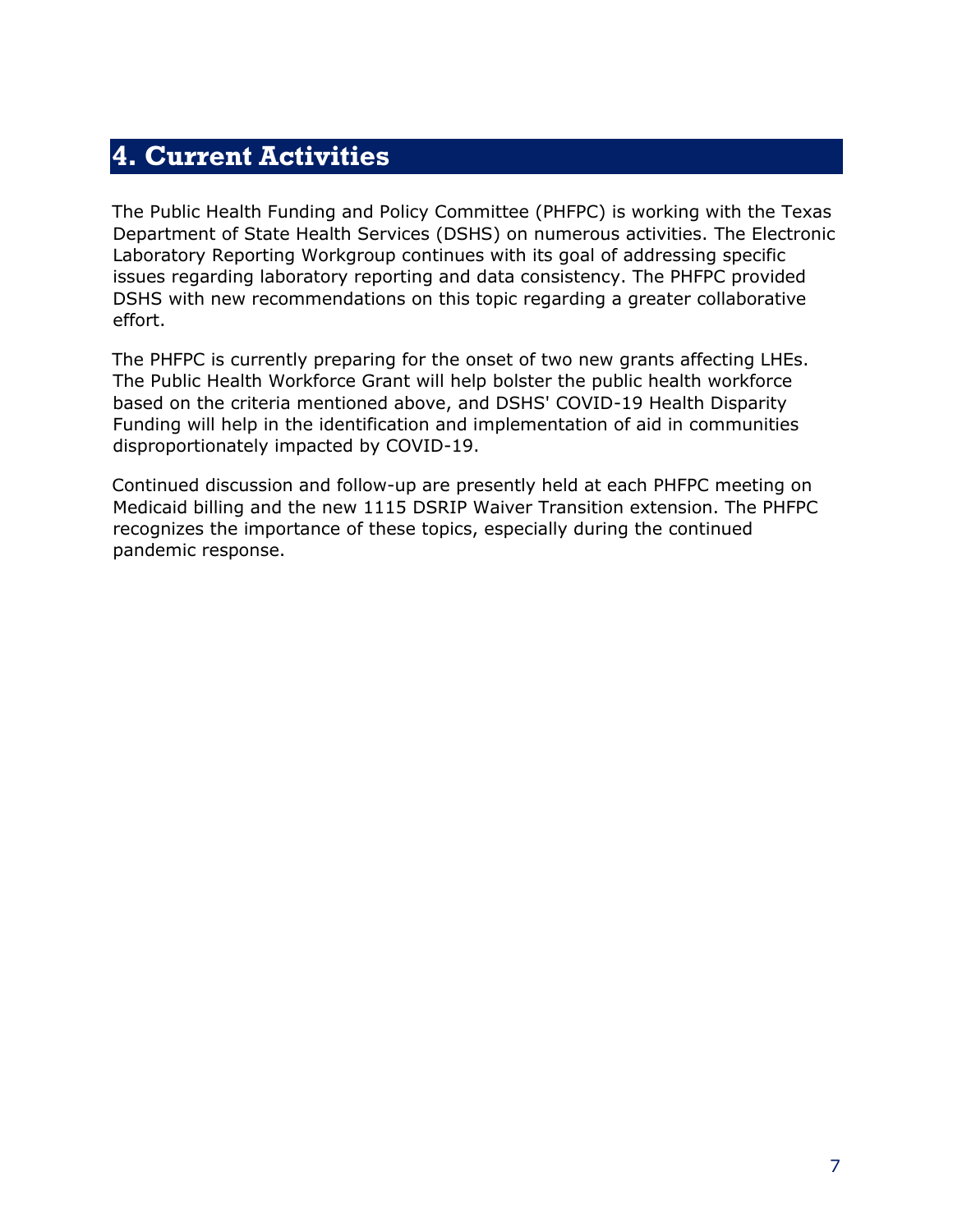#### **5. Recommendations**

The following details the recommendations and their status.

### <span id="page-9-0"></span>**Medicaid Billing**

**PHFPC recommends that DSHS become the leading agency in the implementation of SB73 to ensure that Local Health Entities (LHEs) can expand their participation in Texas Medicaid and continue forward momentum regarding LHE Managed Care Organization contract execution. As the lead agency, DSHS will obtain monthly updates from the Health and Human Services Commission (HHSC), coordinate with a member of HHSC executive leadership to participate in regular implementation planning, request a timeline of implementation, and ensure technical assistance for LHE provider type enrollment.**

**Status:** This process is ongoing

#### <span id="page-9-1"></span>**Public Health Data and Information Systems**

**The PHFPC recommends that DSHS lead a collaborative effort, including but not limited to the potential representation of LHEs, hospital groups, and the healthcare provider community, to establish a collective vision that includes a modern and efficient public health data and information system. This includes developing a plan, strategies, and timeline to accomplish goals.**

**Status:** This process is ongoing

#### <span id="page-9-2"></span>**Public Health Provider-Charity Care Program**

**The PHFPC recommends that DSHS become a leading agency in the 1115 Waiver transition and advocate for the Public Health Provider-Charity Care Program (PHP-CCP). This should include the provision of assistance with the allocation of a proportionate share of the funds available for LHEs and mental health programs, advocacy for a comprehensive inclusion of core public health services within the PHP-CCP, and provision of technical assistance regarding costreporting and charity care policy development.**

**Status:** This process is ongoing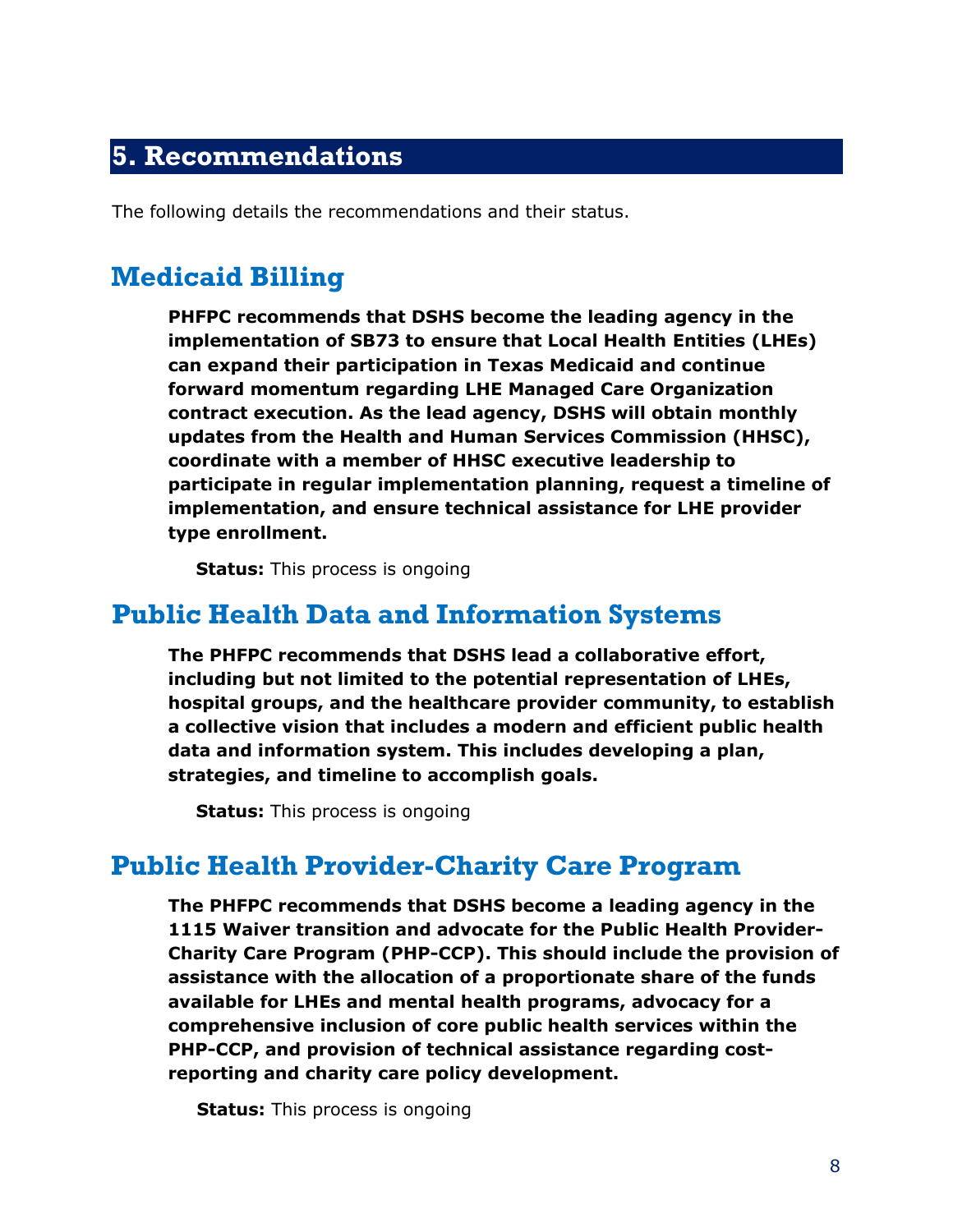# <span id="page-10-0"></span>**6. Future Considerations**

The PHFPC continues to engage in meaningful discussion regarding Public Health Data and Information Systems. Discussions involving a collaborative effort towards standardization continue to be at the forefront of this topic. Interoperability between local health entities (LHEs) is also a high priority with continued updates from the Electronic Laboratory Reporting Workgroup.

The PHFPC continues to express its desire for stronger language in the contracts between managed care organizations (MCOs) and LHEs. This will help LHEs with the credentialing and contracting processes. The PHFPC will work with the Department of State Health Services (DSHS) and the Health and Human Services Commission (HHSC) to follow up on all updates associated with the recommendations made for this topic.

<span id="page-10-1"></span>The PHFPC also continues to engage in discussions involving the 1115 DSRIP Waiver and its new extension the Public Health Provider-Charity Care Program. LHEs are working closely with HHSC and providing meaningful input to this new extension program. The PHFPC continues to pursue previously proposed recommendations to enable LHEs to maintain the infrastructure created because of the 1115 Waiver.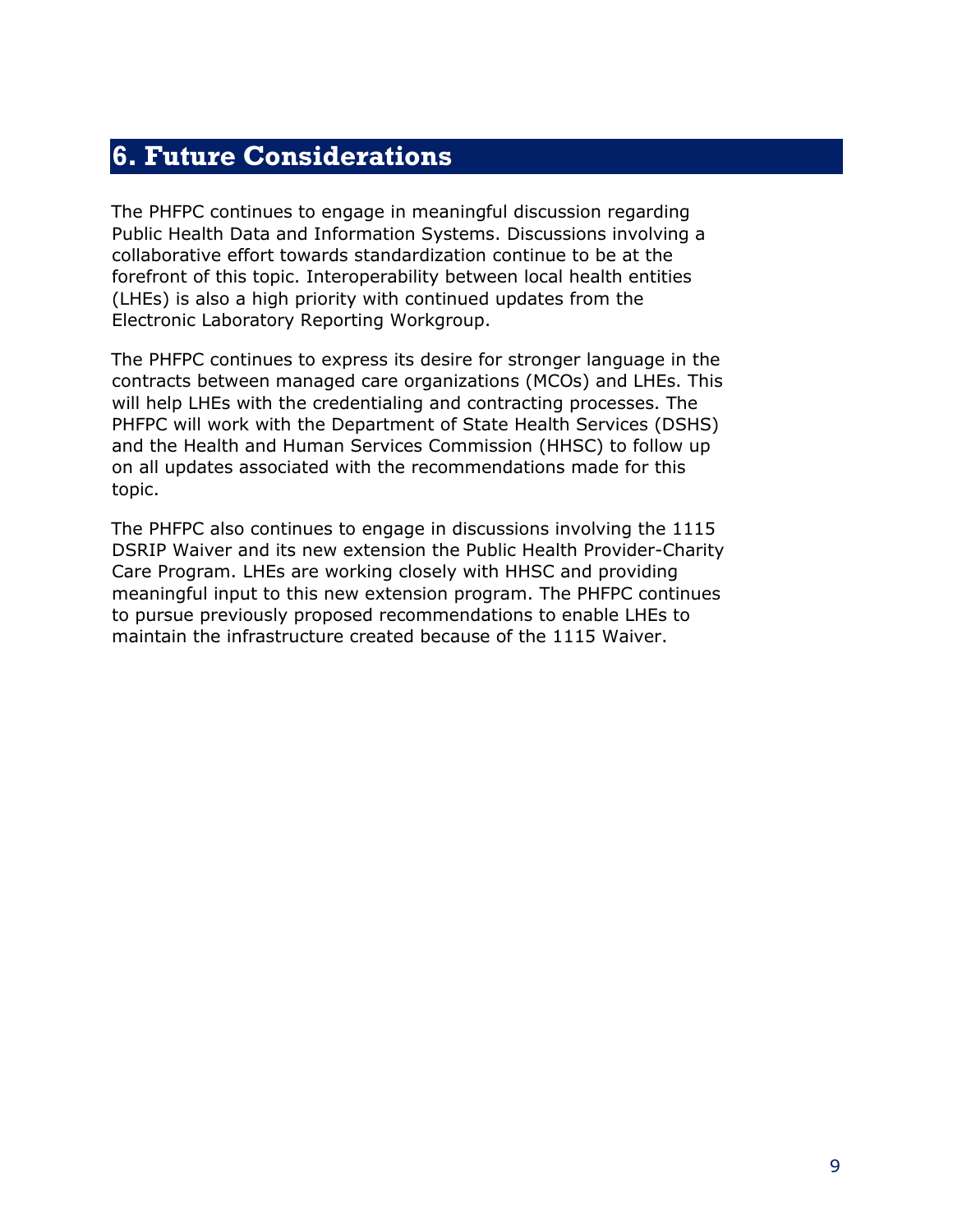# **7. Conclusion**

The Public Health Funding and Policy Committee (PHFPC) was productive in the last year and made progress in most of the areas in which it focused. The PHFPC recognizes its progress is due to partnerships with the Health and Human Services Commission, Department of State Health Services, local health entities, and major stakeholders such as the Texas Association of City and County Officials (TACCHO). The PHFPC will continue its mission working with DSHS and HHSC on the previous recommendations and to further characterize and develop the statewide public health system.